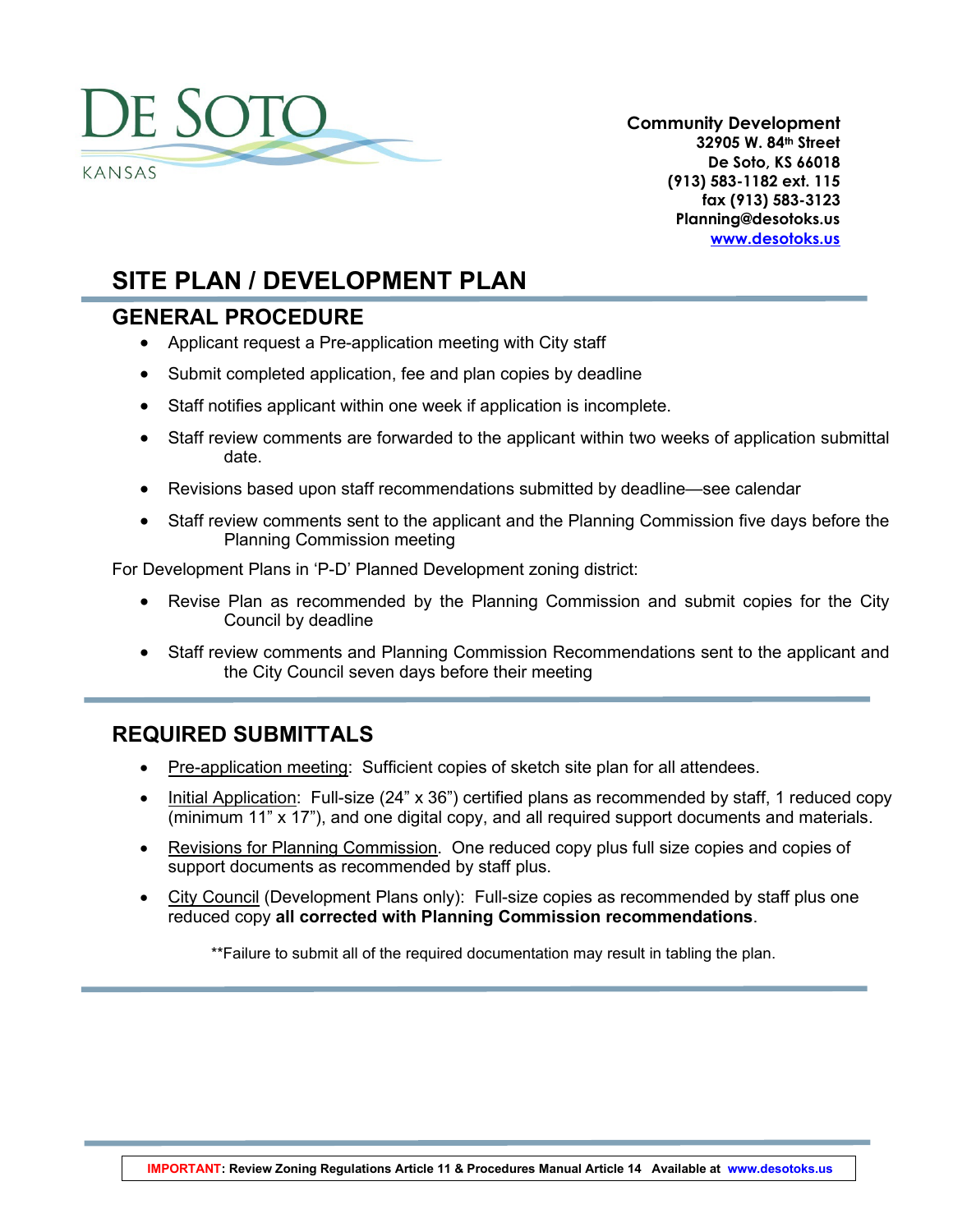| SITE PLAN APPLICATION FEES                                          |       |                                                                |       |  |
|---------------------------------------------------------------------|-------|----------------------------------------------------------------|-------|--|
| R3, C1, C2, OI or PD Districts<br><b>Gross Area of Improvements</b> |       | <b>M1 or M2 Districts</b><br><b>Gross Area of Improvements</b> |       |  |
| Up to 5,000 square ft.                                              | \$400 | Up to 10,000 square ft.                                        | \$500 |  |
| $5,001 - 10,000$ square ft.                                         | \$450 | 10,001 -- 50,000 square ft.                                    | \$600 |  |
| $10,001 - 25,000$ square ft.                                        | \$500 | $50,001 - 100,000$ square ft.                                  | \$700 |  |
| Over 25,000 square ft.                                              | \$550 | Over 100,000 square ft.                                        | \$800 |  |

**NOTE:** Outside consultant review fees incurred by the City for review of site specific planning studies will be billed to the Applicant. This does not include review fees for regular planning consultant services, but does include review fees for items such as traffic studies, environmental studies, or other site-specific technical studies.

## **APPLICATION REVIEW SCHEDULE**

City Council meetings 7:00 pm City Hall. Planning Commission meetings 6:00 pm City Hall.

Check Planning Review Calendar on the City website for specific dates. <http://www.desotoks.us/PDF%20Files/planningcal.pdf>

| <b>Application</b>                                        | Planning                    | City                         |
|-----------------------------------------------------------|-----------------------------|------------------------------|
| Submittal                                                 | Commission                  | Council                      |
| <b>Deadline</b>                                           | Meeting                     | Meeting                      |
| Last Monday of<br>month Planning<br>Commission<br>Meeting | 4th Tuesday<br>of the month | 3rd Thursday<br>of the month |

**Please keep these first two pages for future reference.**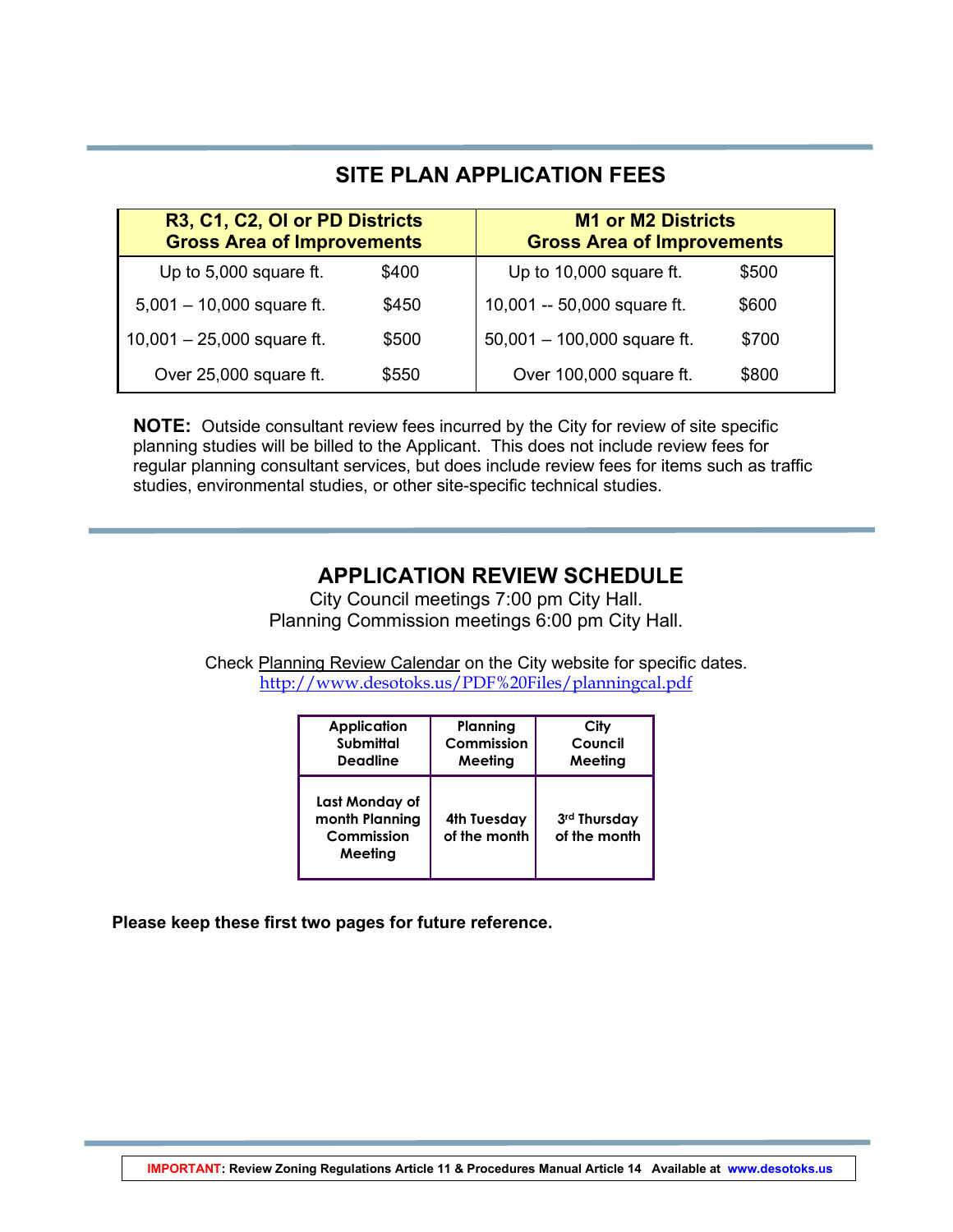## **SITE PLAN REVIEW APPLICATION**

#### **Return Form to:**

City of De Soto Planning Department P.O. Box C, 32905 W. 84th Street De Soto, KS 66018 (913) 583-1182 ext. 115 Fax: (913) 583-3123 Date of Meeting of Meeting D

| E-mail: E-mail: E-mail: E-mail: E-mail: E-mail: E-mail: E-mail: E-mail: E-mail: E-mail: E-mail: E-mail: E-mail: E-mail: E-mail: E-mail: E-mail: E-mail: E-mail: E-mail: E-mail: E-mail: E-mail: E-mail: E-mail: E-mail: E-mail |
|--------------------------------------------------------------------------------------------------------------------------------------------------------------------------------------------------------------------------------|
|                                                                                                                                                                                                                                |

#### **TO BE COMPLETED FOLLOWING CONSULTATION WITH PLANNING STAFF:**

|                                      |        | Proposed Use of Property: <u>Contract Community of Section 2008</u> |  |
|--------------------------------------|--------|---------------------------------------------------------------------|--|
| <b>Adjacent Zoning and Land Use:</b> |        |                                                                     |  |
|                                      | Zoning | <b>Land Use</b>                                                     |  |
| <b>North</b>                         |        |                                                                     |  |
| South                                |        |                                                                     |  |
| East                                 |        |                                                                     |  |
| West                                 |        |                                                                     |  |
|                                      |        |                                                                     |  |

**IMPORTANT: Review Zoning Regulations Article 11 & Procedures Manual Article 14 Available at www.desotoks.us**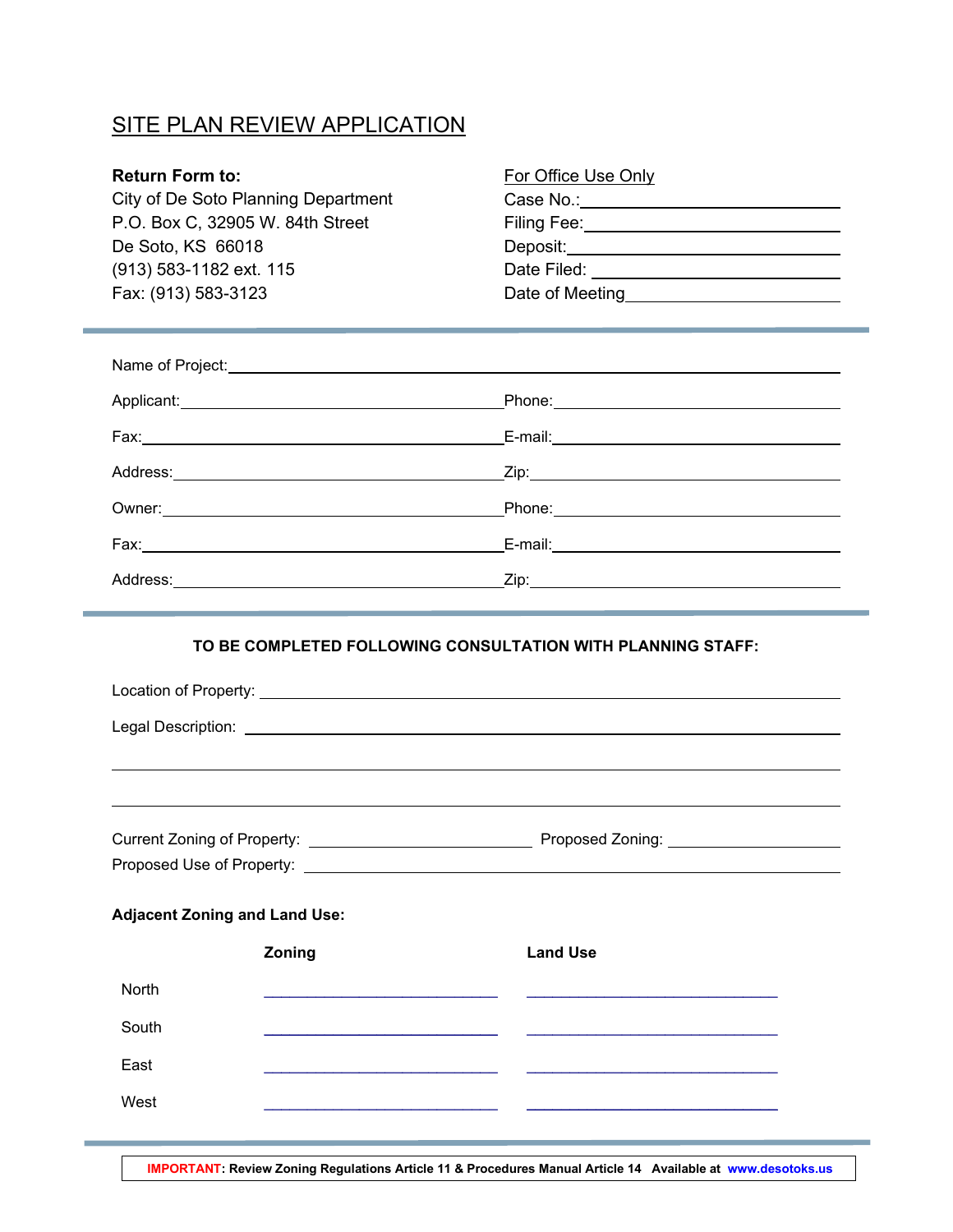|    | Does the proposed site plan meet the following criteria? If no, attach a separate                                                                                                  |            |    |
|----|------------------------------------------------------------------------------------------------------------------------------------------------------------------------------------|------------|----|
|    | sheet explaining why.                                                                                                                                                              | <b>Yes</b> | No |
| 1. | Does the proposal conform to the provisions of the City's Zoning regulations?                                                                                                      |            |    |
| 2. | Will the development be compatible with the surrounding area?                                                                                                                      |            |    |
| 3. | Does the proposal conform to the provisions of the City's Subdivision<br>Regulations?                                                                                              |            |    |
| 4. | Does the proposal conform to the customary engineering standards used in the<br>City? (To be verified by the City Engineer)                                                        |            |    |
| 5. | Are the streets, paths, walkways, and driveways located such that they enhance<br>safety, minimize adverse traffic impacts, and improve connectivity with the<br>surrounding area? |            |    |

**Applicant's Signature Owner's Signature**

| Date | <b>Date</b> |
|------|-------------|
|      |             |

ATTACHMENTS REQUIRED: Fee submittal

Site Plan Review Checklist Copies as specified in the City's Application and Review Schedule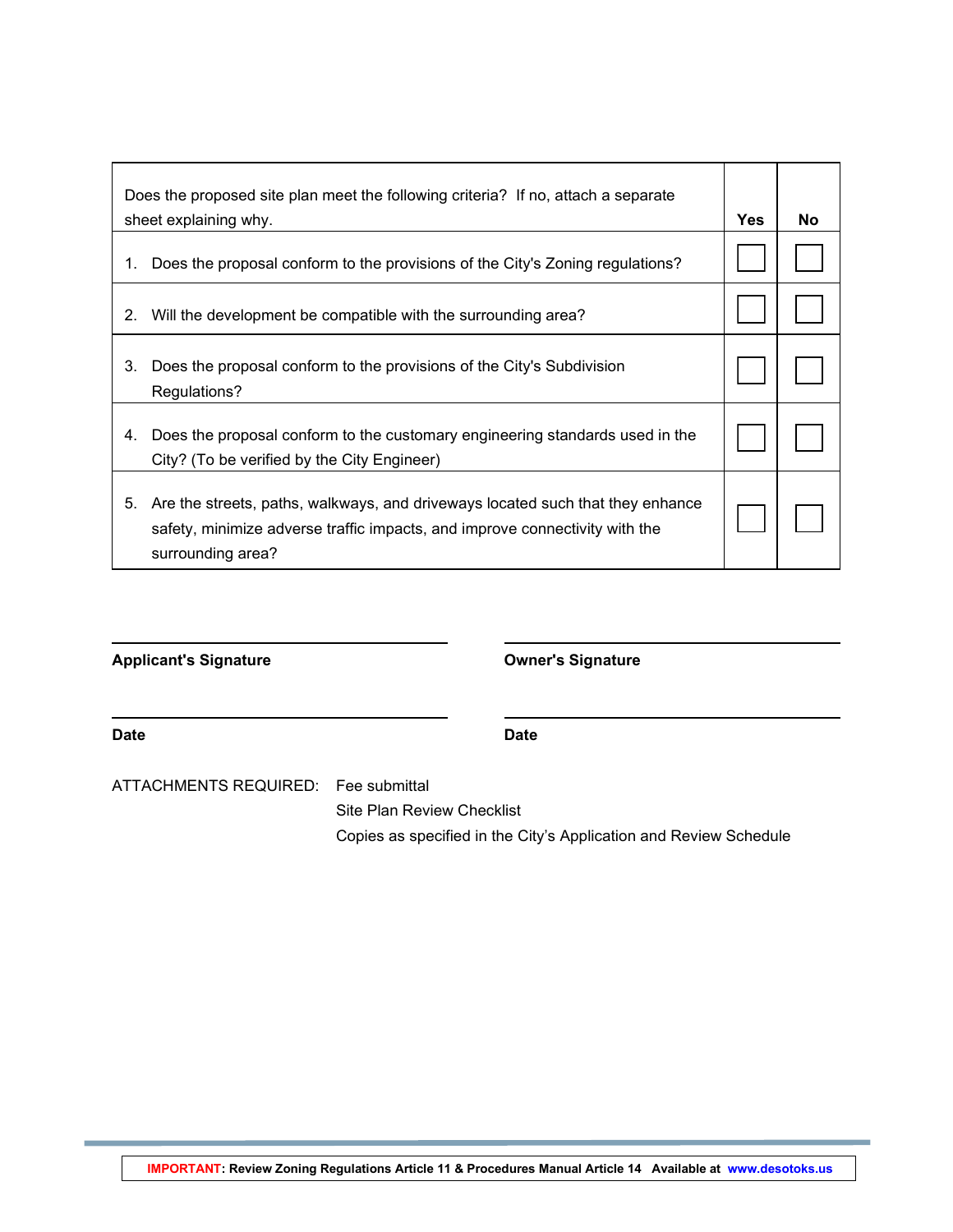#### SITE PLAN REVIEW CHECKLIST

| <b>Return Form to:</b>              | For Office Use Only                              |
|-------------------------------------|--------------------------------------------------|
| City of De Soto Planning Department |                                                  |
| P.O. Box C, 32905 W. 84th Street    | Filing Fee: ________________________________     |
| De Soto, KS 66018                   |                                                  |
| (913) 583-1182 ext. 115             |                                                  |
| Fax: (913) 583-3123                 | Date of Meeting: <u>________________________</u> |
|                                     |                                                  |
|                                     |                                                  |
|                                     |                                                  |
|                                     | _Phone: _________________________                |
|                                     | Fax: ______________________________              |
|                                     |                                                  |
|                                     | Phone: _________________________                 |
|                                     |                                                  |
|                                     |                                                  |

Instructions: The following checklist is to be completed by the Applicant and verified by planning staff (items followed by an asterisk (\*) are to be verified by the City Engineer) and shall accompany the Site Plan application. The Site Plan shall include the following data, details and supporting information unless Planning staff indicates that they are not found to be relevant to the proposal. All site plans shall be prepared by an architect or landscape architect licensed in the State of Kansas, or by a professional engineer licensed in the State of Kansas. The number of pages submitted will depend on the proposal's size and complexity. If the answer to any question is "No", the Applicant shall provide a written explanation to accompany this checklist.

Does the Site Plan comply with or show the following? **Yes No**

- A. Name of the project, address, boundaries, date, north arrow and scale of the plan.
- B. Name and address of the owner of record, developer, and original seal of the engineer, architect or landscape architect on each copy.
- C. Name and address of all owners of record of abutting parcels.
- D. All existing lot lines, easements, and rights-of-way. Include area in acres or square feet, abutting land uses and structures.
- E. The location & use of all existing & proposed structures within the development. Include all height & floor area dimensions, show all exterior entrances & anticipated future additions & alterations. For "C-1" Central Business District developments, indicate design details to make new construction compatible with existing structures.
- F. The location of all present & proposed public & private ways, parking areas, driveways, sidewalks, ramps, curbs & fences. Location type& screening details for all waste disposal containers shall also be shown.



**IMPORTANT: Review Zoning Regulations Article 11 & Procedures Manual Article 14 Available at www.desotoks.us**